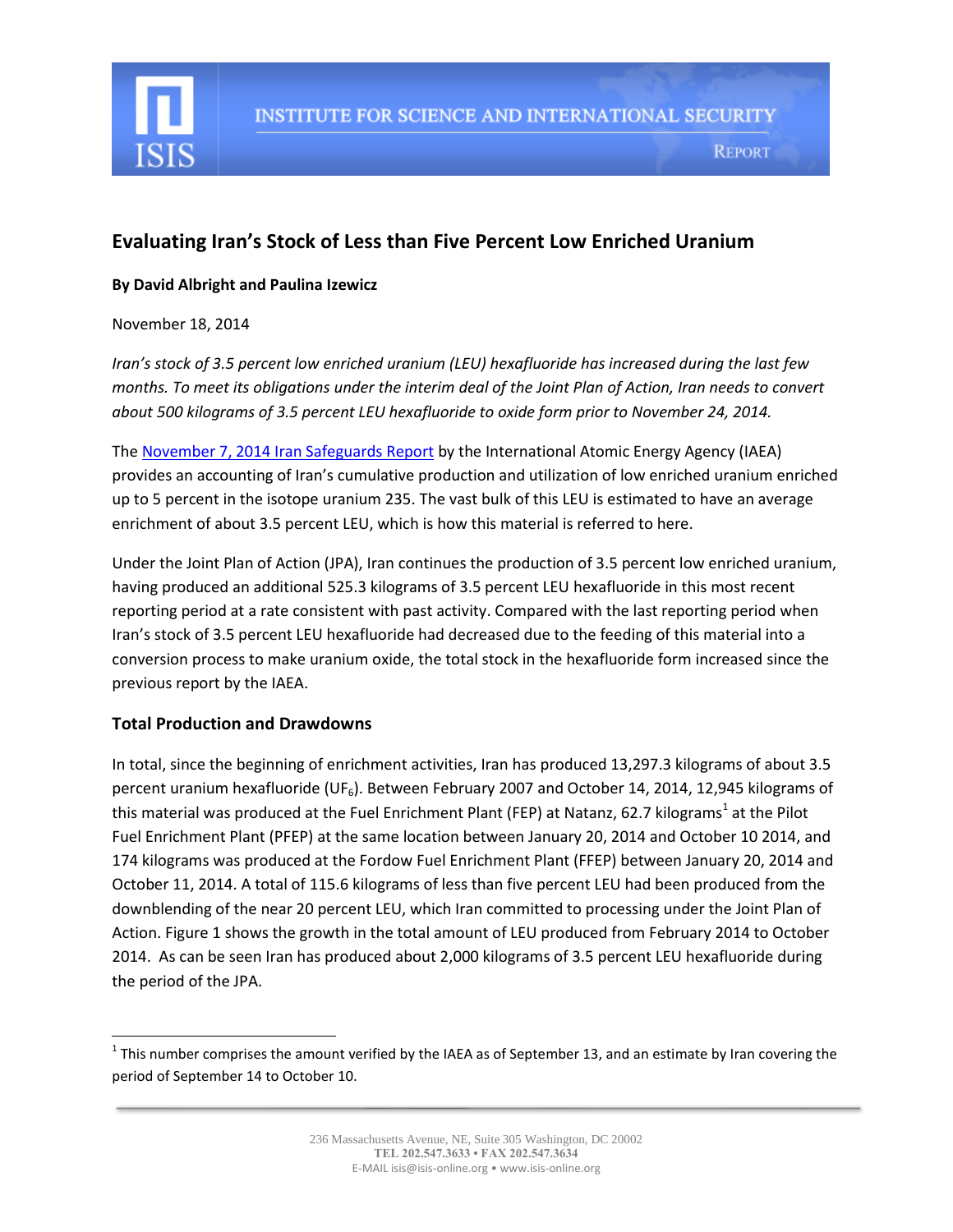

**Figure 1:** Amounts of 3.5 percent LEU produced by source in hexafluoride mass since February 2014. *Source*: *Implementation of the NPT Safeguards Agreement and relevant provisions of Security Council resolutions in the Islamic Republic of Iran, February - November 2014.*

Overall, Iran fed 1,630.8 kilograms of about 3.5 percent LEU hexafluoride at PFEP and 1,806 kilograms at FFEP to produce near 20 percent LEU prior to January 20, 2014. As of November 2012, Iran had fed 53 kilograms into the research & development (R&D) process at the Uranium Conversion Facility at Esfahan, and produced 24 kilograms of uranium oxide; 13.6 kilograms of this material were used for the production of two test fuel rods (500 grams each) and two fuel rod assemblies (6 kilograms each).<sup>2</sup>

Considering the total production and subsequent use of this material, the total amount of 3.5 percent LEU hexafluoride is 8,302.5 kilograms, as of the end of this reporting period (see table 1). ISIS has arrived at a slightly different estimate from the IAEA's value of 8,290.3 kilograms listed in the corrected report. The difference between the two numbers is 12.2 kilograms. This difference has been present since late last year, when the difference was 0.4 kilograms. Prior to that, the values matched. The reason for these small differences is unknown, although one possible explanation is that this material remains in process or in waste; it may also reflect the different reporting periods for each enrichment facility.

 $\overline{a}$ 

 $2$  IAEA Director General, Implementation of the NPT Safeguards Agreement and relevant provisions of Security Council resolutions in the Islamic Republic of Iran, GOV/2012/55, November 16, 2012, https://www.iaea.org/Publications/Documents/Board/2012/gov2012-55.pdf.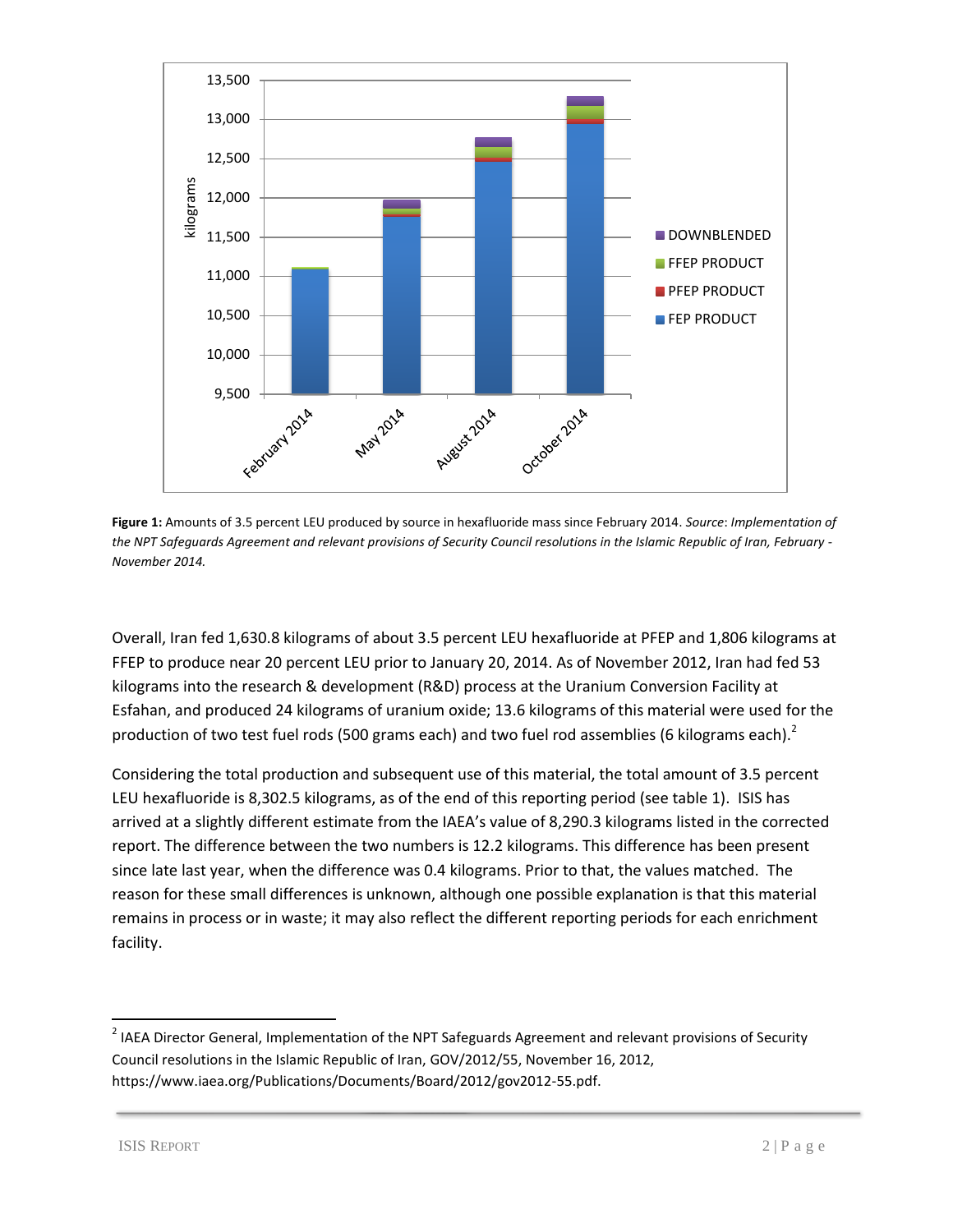| Total 3.5% LEU produced                    | 13,297.3 kg |
|--------------------------------------------|-------------|
| Fed at PFEP                                | 1,630.8 kg  |
| Fed at FFEP                                | 1,806 kg    |
| Fed into the conversion process at EUPP    | 1,505 kg    |
| Conversion R&D at UCF                      | 53 kg       |
| <b>Total converted or further enriched</b> | 4,994.8 kg  |
| In hexafluoride form, net total            | 8,302.5 kg  |
| In hexafluoride form, IAEA total           | 8,290.3 kg  |
| Difference                                 | 12.2 kg     |

**Table 1.** Cumulative production and further processing of about 3.5 percent LEU in Iran. *Source: Implementation of the NPT Safeguards Agreement and relevant provisions of Security Council resolutions in the Islamic Republic of Iran, November 7, 2014.*

## **Freezing the Stock of LEU Hex**

Since the implementation of the Joint Plan of Action in January 2014, as discussed above, Iran has produced about 2,000 kilograms of 3.5 percent LEU hexafluoride. This is enough material, if further enriched to weapon-grade, for one nuclear weapon, where the weapon is assumed to require 25 kilograms of weapon-grade uranium. Because of concern of adding to Iran's nuclear weapons capability, under the JPA Iran has committed to convert all of this material to oxide form, namely any newly produced LEU during the interim period would be converted into oxide form. If the material is in oxide form it would require additional processing, namely reconversion to hexafluoride form, before it could be further enriched. Although the conversion to oxide form does not prevent its use to make nuclear weapons, such conversion complicates its misuse.

Under the JPA, Iran needs to convert at least another 500 kilograms of LEU hexafluoride to oxide form by the November 24<sup>th</sup> deadline. It has already fed about 1,500 kilograms of newly produced LEU hexafluoride into a conversion plant to make oxide. However, it is unknown how much LEU oxide this plant has made.

In May 2014 Iran began commissioning the Enriched  $UO<sub>2</sub>$  Powder Plant pursuant to its obligation under the JPA to convert into oxide any 3.5 percent LEU produced during the interim period. The plant began operations in May 2014 using natural uranium hexafluoride. Iran fed a total of 4.174 kilograms of natural uranium hexafluoride into the conversion process and produced 553 kilograms of uranium oxide in the form of  $U_3O_8$ . In July 2014, Iran started feeding in LEU hexafluoride into the plant. It has fed 1,505 kilograms (1,016 kg uranium mass) of LEU enriched up to five percent into the conversion process for